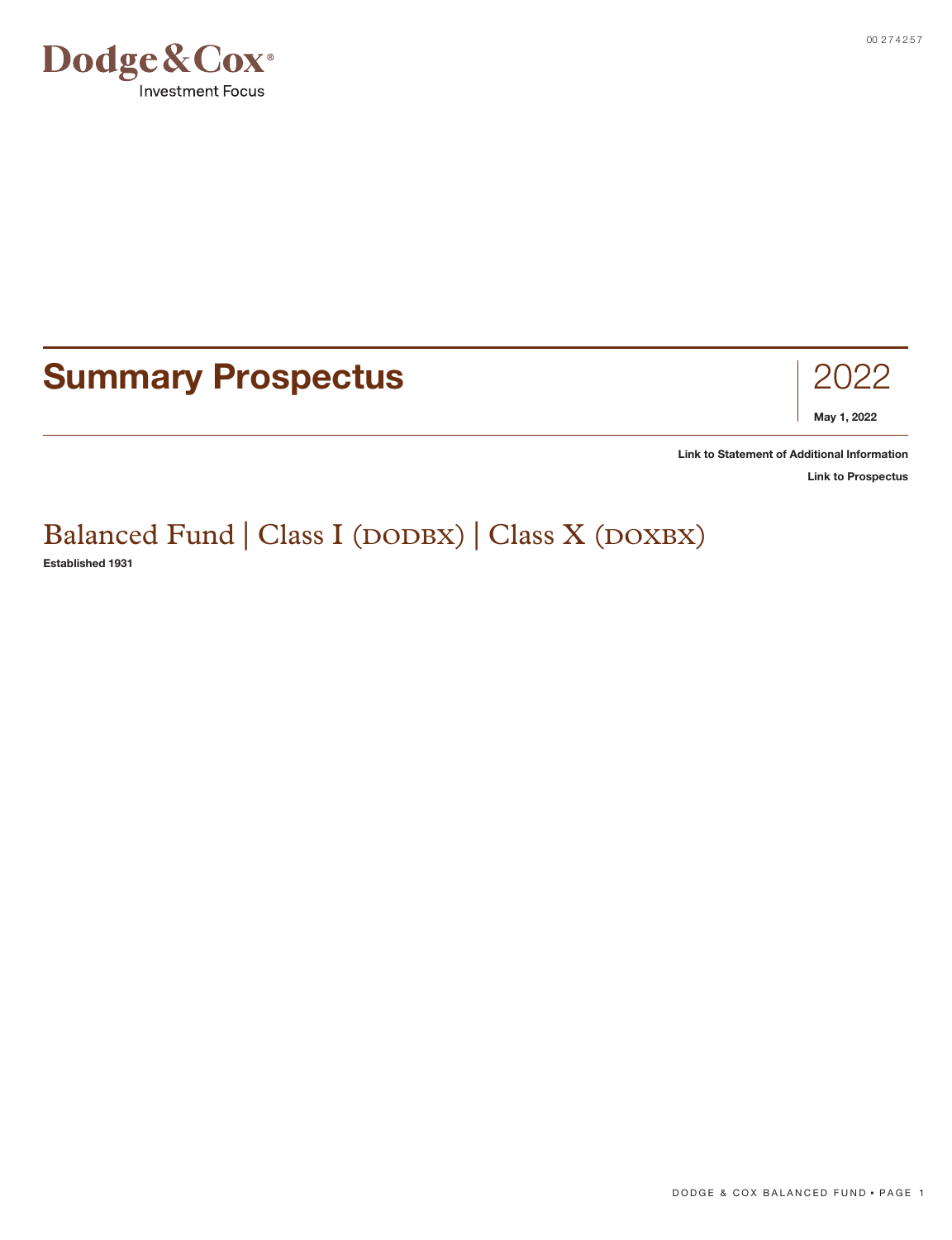### Dodge & Cox Balanced Fund

#### Investment Objectives

The Fund seeks regular income, conservation of principal, and an opportunity for long-term growth of principal and income.

#### Fees and Expenses

This table describes the fees and expenses that you may pay if you buy, hold and sell shares of the Fund. You may pay other fees, such as brokerage commissions and other fees to financial intermediaries, which are not reflected in the tables and examples below.

#### Shareholder Fees

| (fees paid directly from<br>your investment) | Dodge & Cox<br>Balanced - Class I | Dodge & Cox<br><b>Balanced - Class X</b> |
|----------------------------------------------|-----------------------------------|------------------------------------------|
| Sales charge (load) imposed                  |                                   |                                          |
| on purchases                                 | <b>None</b>                       | None                                     |
| Deferred sales charge (load)                 | None                              | None                                     |
| Sales charge (load) imposed on               |                                   |                                          |
| reinvested distributions                     | <b>None</b>                       | None                                     |
| Redemption fee                               | None                              | None                                     |
| Exchange fee                                 | None                              | <b>None</b>                              |

#### Annual Fund Operating Expenses

#### **(expenses that you pay each year as a**

| percentage of the value of<br>your investment) | Dodge & Cox<br><b>Balanced - Class I</b> | Dodge & Cox<br><b>Balanced - Class X</b> |
|------------------------------------------------|------------------------------------------|------------------------------------------|
| Management fees*                               | 0.50%                                    | 0.45%                                    |
| Distribution and/or service                    |                                          |                                          |
| $(12b-1)$ fees                                 | None                                     | None                                     |
| Other expenses (custody,                       |                                          |                                          |
| accounting, legal, etc.)**                     | 0.01%                                    | 0.01%                                    |
| <b>Total Annual Fund</b>                       |                                          |                                          |
| <b>Operating Expenses</b>                      | 0.51%                                    | $0.46\%***$                              |
| Expense reimbursement                          | None                                     | $0.05\%***$                              |
| Net Expenses                                   | 0.51%                                    | $0.41\%***$                              |

- Management fees include investment advisory fee expenses of 0.40% for each class of the Dodge & Cox Balanced Fund; and administrative services fee expenses of 0.10% for Dodge & Cox Balanced — Class I shares and 0.05% for Dodge & Cox Balanced — Class X shares.
- \*\* The "Other expenses" of Dodge & Cox Balanced Class I shares have been restated to reflect expenses expected to be incurred during the current fiscal year. The "Other expenses" of Dodge & Cox Balanced — Class X shares have been estimated to reflect expenses expected to be incurred during the current fiscal year.
- \*\*\* Dodge & Cox has contractually agreed to reimburse the Fund for all ordinary expenses to the extent necessary to maintain Total Annual Fund Operating Expenses of the Dodge & Cox Balanced — Class X shares at 0.41% until April 30, 2023. This agreement cannot be terminated prior to April 30, 2023 other than by resolution of the Fund's Board of Trustees. The term of the agreement renews annually unless terminated with 30 days' written notice by either party prior to the end of the term. The agreement does not permit Dodge & Cox to recoup any fees waived or payments made to the Fund for a prior year.

**Example:** This example is intended to help you compare the cost of investing in the Fund with the cost of investing in other mutual funds.

The example assumes that:

▪ You invest \$10,000 in Dodge & Cox Balanced — Class I shares and/or Dodge & Cox Balanced Class X shares of the Fund for the

time periods indicated and then redeem all of your shares of Dodge & Cox Balanced — Class I shares and/or Dodge & Cox Balanced Class X shares at the end of those time periods;

- Your investment has a 5% return each year; and
- **The Fund's operating expenses remain the same.**
- Dodge & Cox or the Fund terminate the Class X expense reimbursement agreement as of April 30, 2023.

Although your actual costs may be higher or lower, based on these assumptions your costs would be:

|                                | 1 Year | 3 Years | 5 Years | 10 Years |
|--------------------------------|--------|---------|---------|----------|
| Dodge & Cox Balanced - Class I | \$52   | \$164   | \$285   | \$640    |
| Dodge & Cox Balanced - Class X | \$42   | \$143   | \$253   | \$574    |

#### Portfolio Turnover

The Fund incurs transaction costs, such as commissions, when Dodge & Cox buys and sells securities (or "turns over" the portfolio). A higher portfolio turnover rate may indicate higher transaction costs and may result in higher taxes when Fund shares are held in a taxable account. These transaction costs, which are not reflected in annual Fund operating expenses or in the example, affect the Fund's performance. During the most recent fiscal year, the Fund's portfolio turnover rate was 49% of the average value of its portfolio.

#### Principal Investment Strategies

The Fund invests in a diversified portfolio of equity securities and debt securities. Under normal circumstances no less than 25% and no more than 75% of the Fund's total assets will be invested in equity securities and no less than 25% of the Fund's total assets will be invested in fixed income investments. The Fund may invest up to 25% of its total assets in equity or debt securities of non-U.S. issuers that are not in the S&P 500 Index, but no more than 10% of the Fund's total assets may be invested in non-U.S. dollar-denominated securities. Asset allocation between equity and debt securities is based on Dodge & Cox's assessment of the potential risks and returns for each asset class over a three- to fiveyear horizon. Factors used to estimate the range of potential returns include: future earnings growth, the outlook for the economy, inflation and interest rate trends, and current valuations relative to historical ranges.

Equity securities in which the Fund may invest include common stocks, depositary receipts evidencing ownership of common stocks, certain preferred stocks, securities convertible into common stocks, and securities that carry the right to buy common stocks (e.g., rights and warrants). The Fund's equity investments are typically in medium-to-large well-established companies based on standards of the applicable market. In selecting equity investments, the Fund typically invests in companies that, in Dodge & Cox's opinion, appear to be temporarily undervalued by the stock market but have a favorable outlook for long-term growth. The Fund focuses on the underlying financial condition and prospects of individual companies, including future earnings, cash flow, and dividends. Various other factors, including financial strength, economic condition, competitive advantage, quality of the business franchise, financially material environmental, social, and governance (ESG) issues, and the reputation, experience, and competence of a company's management are weighed against valuation in selecting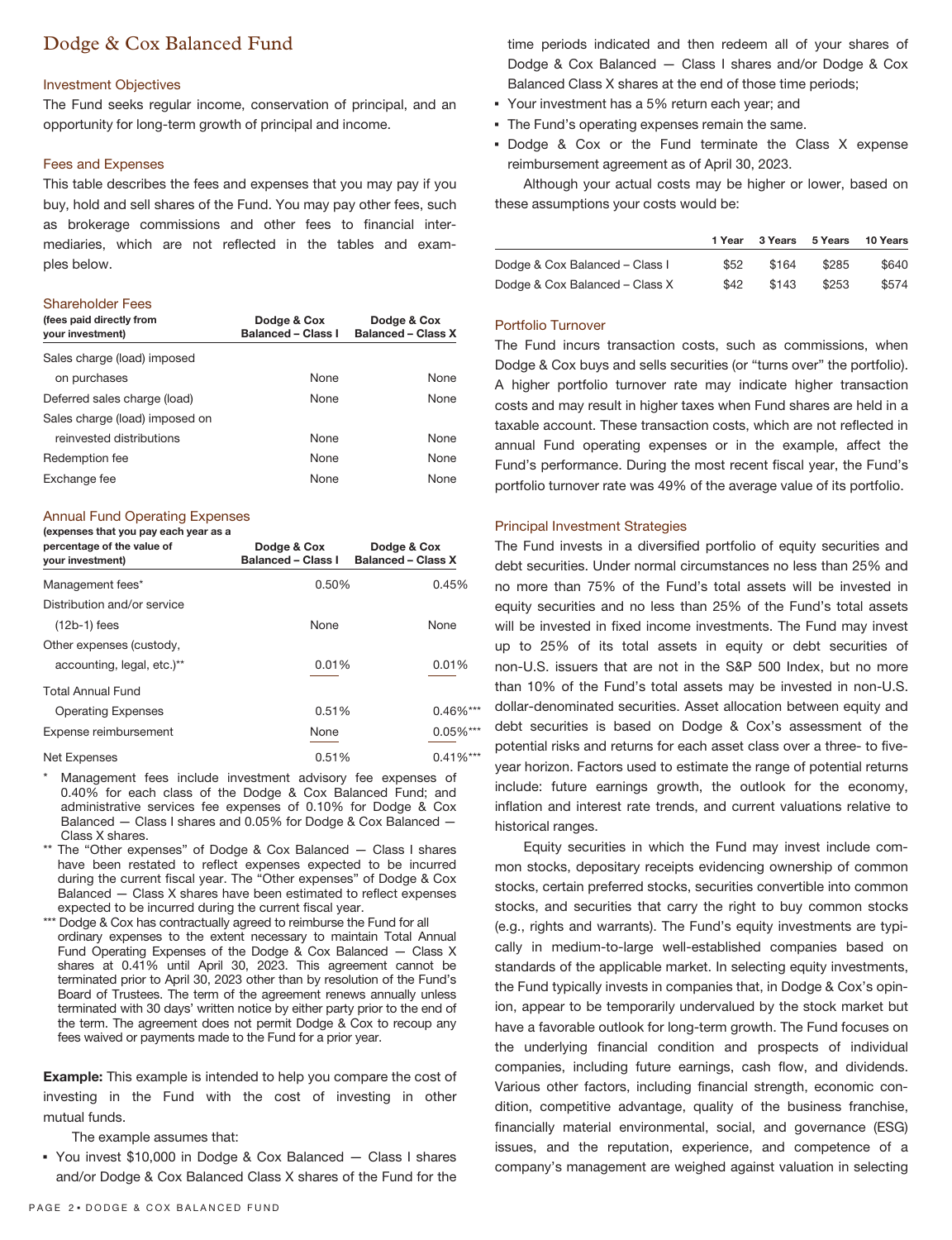individual securities. The Fund also considers the economic and political stability of the country where the issuer is located and the protections provided to shareholders.

Fixed income investments in which the Fund may invest include government and government-related obligations, mortgageand asset-backed securities, corporate and municipal bonds, and may include other fixed and floating rate instruments, including certain preferred stock, and cash equivalents such as short-term debt securities. The proportion of Fund assets invested in various classes of fixed income investments is determined based on Dodge & Cox's appraisal of the economy, the relative yields of investments in the various market sectors, the investment prospects for issuers, and other factors. In selecting debt securities, Dodge & Cox considers many factors, including yield, credit quality, liquidity, covenants, call risk, duration, structure, and capital appreciation potential, as well as financially material ESG issues. A maximum of 10% of the Fund's total assets may be invested in debt securities rated below investment grade, commonly referred to as high-yield or "junk" bonds; provided no more than 5% of the Fund's total assets may be invested in securities rated below B3 or B- by Moody's, S&P, or Fitch. "Investment-grade" means (i) securities rated Baa3 or higher by Moody's Investors Service ("Moody's"), or BBB- or higher by Standard & Poor's Global Ratings ("S&P") or Fitch Ratings ("Fitch"), or equivalently rated by any nationally recognized statistical rating organization ("NRSRO"), or (ii) unrated securities if deemed to be of investment-grade quality by Dodge & Cox.

The Fund invests in hybrid securities, including preferred stock, which may be classified as equity or debt depending on the specific structure and features of each security.

The Fund may use equity options or total return swaps referencing single stocks or stock indices to create or hedge equity exposure. The Fund may also use futures referencing stock indices to create broad equity market exposure, or to hedge against a general downturn in the equity markets. The Fund may also invest in interest rate derivatives, such as U.S. Treasury futures, for a variety of purposes, including, but not limited to, managing the Fund's duration or adjusting the Fund's exposure to debt securities with different maturities. The Fund may enter into currency forward contracts, currency swaps, or currency futures contracts to hedge direct and/or indirect foreign currency exposure.

#### Principal Risks of Investing

**You could lose money by investing in the Fund, and the Fund could underperform other investments. You should expect the Fund's share price and total return to fluctuate within a wide range. The Fund's performance could be hurt by:**

- **Equity risk. Equity securities can be volatile and may decline in** value because of changes in the actual or perceived financial condition of their issuers or other events affecting their issuers.
- **Market risk. Investment prices may increase or decrease, some**times suddenly and unpredictably, due to general market conditions. Local, regional or global events such as war, acts of terrorism, the spread of infectious illness or other public health issue, recessions, inflation, or other events could also have a significant impact on the Fund and its investments and potentially increase the risks described herein.
- **EXECT ASSET Allocation risk.** The assumptions and theses on which Dodge & Cox bases its allocation of assets may be wrong. The Fund's balance between equity and debt securities limits its potential for capital appreciation relative to an all-stock fund and contributes to greater volatility relative to an all-bond fund.
- **Manager risk. Dodge & Cox's opinion about the intrinsic worth or** creditworthiness of a company or security may be incorrect or the market may continue to undervalue the company or security. Depending on market conditions, Dodge & Cox's investing style may perform better or worse than portfolios with a different investment style. Dodge & Cox may not make timely purchases or sales of securities for the Fund. The Fund may underperform the broad market, relevant indices, or other funds with similar objectives and investment strategies.
- **.** Interest rate risk. Debt security prices may decline due to rising interest rates. The price of debt securities with longer maturities is typically affected more by rising interest rates than the price of debt securities with shorter maturities.
- Credit risk. An issuer or guarantor of a debt security may be unable or unwilling to make scheduled payments of interest and principal. Actual or perceived deterioration in an issuer's or guarantor's financial condition may affect a security's value.
- **Below investment-grade securities risk. Debt securities rated** below investment-grade, also known as high-yield or "junk" bonds generally have greater credit risk, more price volatility, and less liquidity than investment-grade securities.
- Mortgage- and asset-backed securities risk. Mortgage- and certain asset-backed securities permit early repayment of principal based on prepayment of the underlying assets; changes in the rate of repayment affect the price and volatility of an investment. If prepayments occur more quickly than expected, the Fund receives lower interest payments than it expects. If prepayments occur more slowly than expected, it delays the return of principal to the Fund. Securities issued by certain U.S. government sponsored entities ("GSEs") are not issued or guaranteed by the U.S. Treasury; there is no assurance the U.S. government will provide support in the event a GSE issuer cannot meet its obligations.
- **Example 1** Liquidity risk. The Fund may not be able to purchase or sell a security in a timely manner or at desired prices or achieve its desired weighting in a security. Liquidity risk may result from the lack of an active market or a reduced number and capacity of traditional market participants to make a market in fixed income securities, and may be magnified during times of market stress or under circumstances that cause increased supply in the market due to unusually high selling activity.
- **Derivatives risk.** Investing with derivatives, such as currency forward contracts, equity options, total return swaps and equity index futures and Treasury futures, involves risks additional to and possibly greater than those associated with investing directly in securities. The value of a derivative may not correlate to the value of the underlying instrument to the extent expected. A derivative can create leverage because it can result in exposure to an amount of a security, index, or other underlying investment (a "notional amount") that is substantially larger than the derivative position's market value. Often, the upfront payment required to enter into a derivative is much smaller than the potential for loss, which for certain types of derivatives may be unlimited. The Fund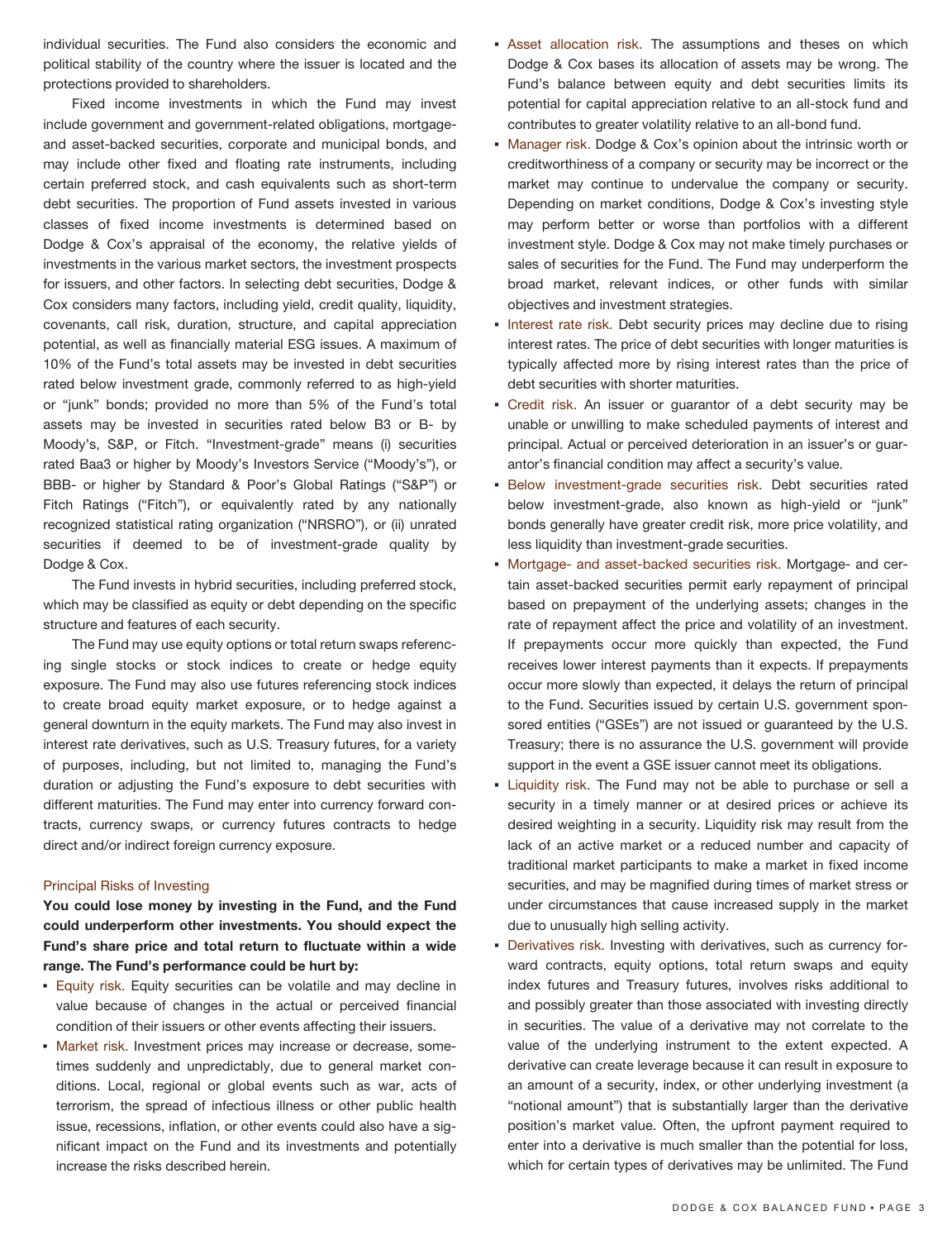may not be able to close a derivatives position at an advantageous time or price. For over-the-counter derivatives transactions, the counterparty may be unable or unwilling to make required payments and deliveries, especially during times of financial market distress. Changes in regulation relating to a mutual fund's use of derivatives and related instruments may make derivatives more costly, limit the availability of derivatives, or otherwise adversely affect the value or performance of derivatives and the Fund.

- Non-U.S. investment risk. Securities of non-U.S. issuers (including ADRs and other securities that represent interests in a non-U.S. issuer's securities) may be more volatile, harder to value, and have lower overall liquidity than U.S. securities. Non-U.S. issuers may be subject to political, economic, or market instability or unfavorable government action in their local jurisdictions or economic sanctions or other restrictions imposed by U.S. or foreign regulators. There may be less information publicly available about non-U.S. issuers and their securities, and those issuers may be subject to lower levels of government regulation and oversight. These risks may be higher when investing in emerging market issuers. Certain of these elevated risks may also apply to securities of U.S. issuers with significant non-U.S. operations.
- Non-U.S. currency risk. Non-U.S. currencies may decline relative to the U.S. dollar, which reduces the unhedged value of securities denominated in or otherwise exposed to those currencies. Dodge & Cox may not hedge or may not be successful in hedging the Fund's currency exposure. Dodge & Cox may not be able to determine accurately the extent to which a security or its issuer is exposed to currency risk. Emerging and frontier market currencies may be more volatile than currencies of more developed countries.
- Call risk. If interest rates fall, issuers of callable bonds may repay securities with higher interest rates before maturity. This could cause the Fund to lose potential price appreciation and reinvest the proceeds in securities with lower interest rates or more credit risk.
- Sovereign and government-related debt risk. An issuer of sovereign debt or the governmental authorities that control the repayment of the debt may be unable or unwilling to repay principal or interest when due. In the event of a default by a governmental entity on a sovereign debt obligation, there may be few or no effective legal remedies for collecting on such debt.
- **EX Hybrid securities risk. Hybrid securities are typically subordinated** to an issuer's senior debt instruments; therefore, they are subject to greater credit risk than those senior debt instruments. Many hybrid securities are subject to provisions permitting their issuers to skip or defer distributions under specified circumstances. Hybrid securities may have limited or no voting rights and may have substantially lower overall liquidity than other securities. Certain types of hybrid securities, such as non-cumulative perpetual preferred stock, are issued predominantly by companies in the financial services industry and thus may present increased risk during times of financial upheaval, which may affect financial services companies more than other types of issuers.

**An investment in the Fund is not a deposit of a bank and is not insured or guaranteed by the Federal Deposit Insurance Corporation or any other government agency.**

#### Performance Information

The following bar chart and table are intended to help you understand the risks of investing in the Fund. The bar chart shows changes in the Dodge & Cox Balanced — Class I shares' returns from year to year. The table shows how the average annual total returns of the Funds' Dodge & Cox Balanced — Class I shares and Dodge & Cox Balanced Class X shares compare with different broad measures of market performance.

The Fund's past performance (before and after taxes) does not necessarily indicate how the Fund will perform in the future. Visit the Fund's website at dodgeandcox.com or call 800-621-3979 for current performance figures.



**Highest/Lowest quarterly results for Dodge & Cox Balanced — Class I shares during the time period were: Highest: 15.53% (quarter ended June 30, 2020) Lowest: –21.01% (quarter ended March 31, 2020)**

## Average Annual Total Returns

for the Periods Ended 12/31/2021

| Dodge & Cox                                     |         |         |          |
|-------------------------------------------------|---------|---------|----------|
| <b>Balanced - Class I</b>                       | 1 Year  | 5 Years | 10 Years |
| Return before taxes                             | 19.28%  | 10.56%  | 11.95%   |
| <b>Return after taxes on distributions</b>      | 16.38   | 8.15    | 10.15    |
| Return after taxes on distributions and sale of |         |         |          |
| Fund shares                                     | 13.28   | 7.83    | 9.42     |
| Dodge & Cox<br><b>Balanced - Class X*</b>       |         |         |          |
| Return before taxes                             | 19.28   | 10.56   | 11.95    |
| S&P 500 Index (reflects no deduction for        |         |         |          |
| expenses or taxes)                              | 28.71   | 18.47   | 16.55    |
| Bloomberg U.S. Aggregate Bond Index (reflects   |         |         |          |
| no deduction for expenses or taxes)             | $-1.54$ | 3.57    | 2.90     |
| Combined Index** (60% S&P 500 & 40%)            |         |         |          |
| Bloomberg U.S. Aggregate Bond Index)            |         |         |          |
| (reflects no deduction for expenses or taxes)   | 15.86   | 12.62   | 11.15    |

Because Dodge & Cox Balanced — Class X shares have not had returns for a full calendar year as of the date of this prospectus, the figures shown in the table above for Dodge & Cox Balanced — Class X shares provide performance information for Dodge & Cox Balanced — Class I shares. Dodge & Cox Balanced — Class X shares would have had higher returns because (i) both classes of the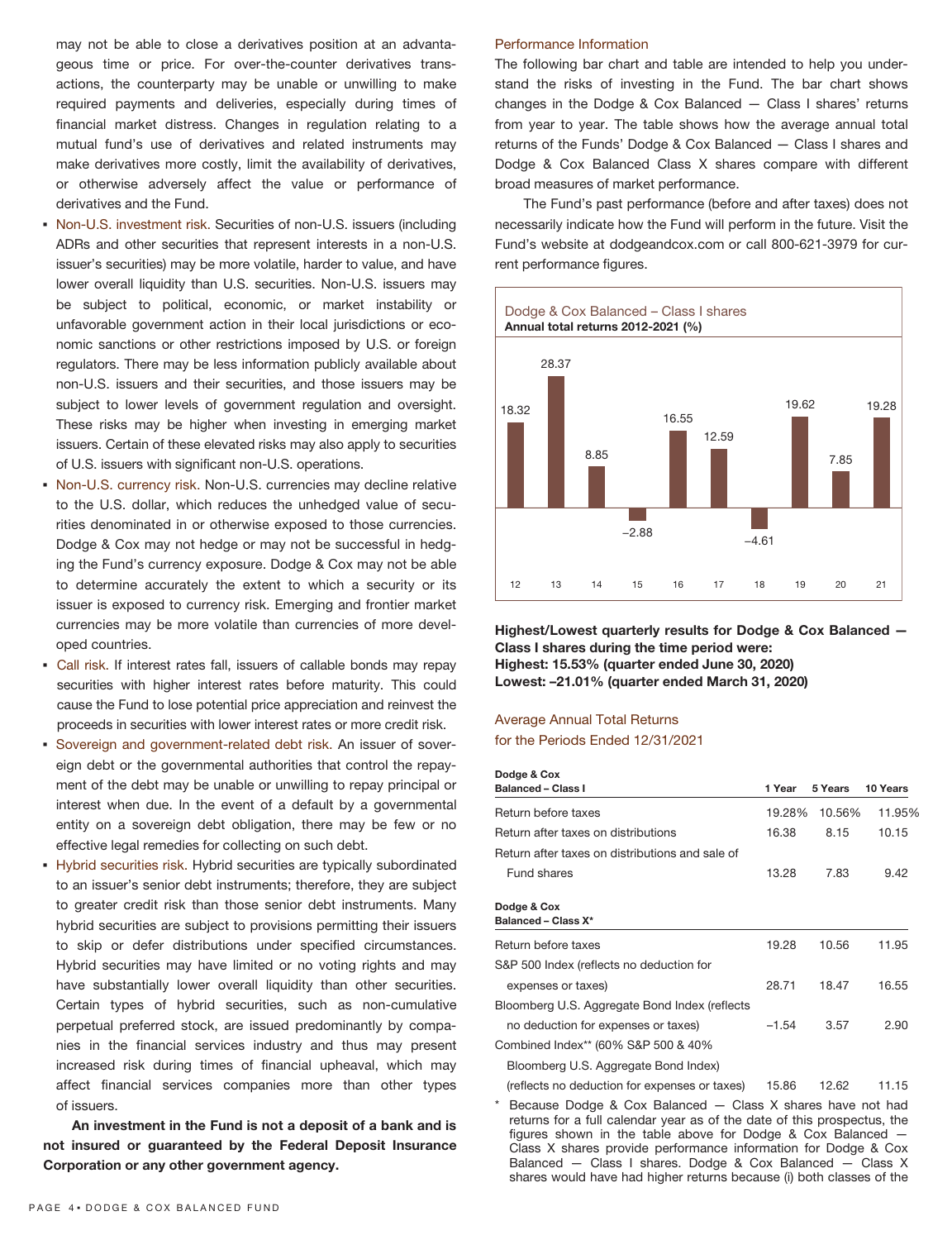Dodge & Cox Balanced Fund represent interests in the same portfolio of securities and (ii) Dodge & Cox Balanced — Class X shares have lower expenses.

\*\* The Combined Index is a composite blend of 60% of the S&P 500 Index and 40% of the Bloomberg U.S. Aggregate Bond Index and represents a broad measure of the U.S. stock and bond markets, including market sectors in which the Fund may invest.

The after-tax returns shown above are for Dodge & Cox Balanced — Class I shares. The after-tax returns of Dodge & Cox Balanced —

Class X shares will vary. After-tax returns are calculated using the historical highest individual federal marginal income tax rates, but do not reflect the impact of state or local taxes. Actual after-tax returns may differ depending on your individual circumstances. After-tax return figures do not apply to you if you hold your Fund shares through a tax-deferred arrangement such as a 401(k) plan or an individual retirement account.

#### Fund Management

Dodge & Cox serves as investment manager to the Balanced Fund. The Fund is managed by Dodge & Cox's Balanced Fund Investment Committee ("BIC"), which consists of the following seven members:

| <b>Committee Member</b>   | <b>Primary Titles with Investment Manager</b>                                                                                                                                                                                      | Years managing<br>the Fund/<br><b>Years with</b><br>Dodge & Cox |
|---------------------------|------------------------------------------------------------------------------------------------------------------------------------------------------------------------------------------------------------------------------------|-----------------------------------------------------------------|
| David C. Hoeft            | Senior Vice President, Director, Chief Investment Officer, and member of U.S. Equity Investment<br>Committee ("USEIC"), Global Equity Investment Committee ("GEIC"), and Emerging Markets Equity<br>Investment Committee ("EMEIC") | 20/29                                                           |
| Lucinda I. Johns          | Vice President, Associate Director of Fixed Income, Research Analyst, and member of U.S. Fixed<br>Income Investment Committee ("USFIIC") and Global Fixed Income Investment<br>Committee ("GFIIC")                                 | 10/20                                                           |
| Philippe Barret, Jr.      | Vice President, Research Analyst, and member of USEIC                                                                                                                                                                              | 9/19                                                            |
| <b>Benjamin V. Garosi</b> | Vice President, Research Analyst, and member of USEIC                                                                                                                                                                              | 3/13                                                            |
| <b>Matthew B. Schefer</b> | Vice President, Research Analyst, and member of GFIIC                                                                                                                                                                              | $*$ /14                                                         |
| <b>Robert S. Turley</b>   | Vice President, Research Analyst, and member of EMEIC                                                                                                                                                                              | $*$ /10                                                         |
| <b>Thomas Y. Powers</b>   | Vice President and Research Analyst                                                                                                                                                                                                | $*$ /6                                                          |

Effective May 1, 2022. Prior to May 1, 2022, the Fund was jointly managed by Dodge & Cox's U.S. Equity Investment Committee ("USEIC") and U.S. Fixed Income Investment Committee ("USFIIC"). Mr. Hoeft, Mr. Barret, and Mr. Garosi have been members of the USEIC for 20, 9, and 3 years, respectively. Ms. Johns has been a member of the USFIIC for 10 years.

#### Other Important Information About Fund Shares

For important information about purchase and sale of Fund shares, tax information, and payments to financial intermediaries please turn to the "Summary of Other Important Information About Fund Shares" section on page 26 of this prospectus.